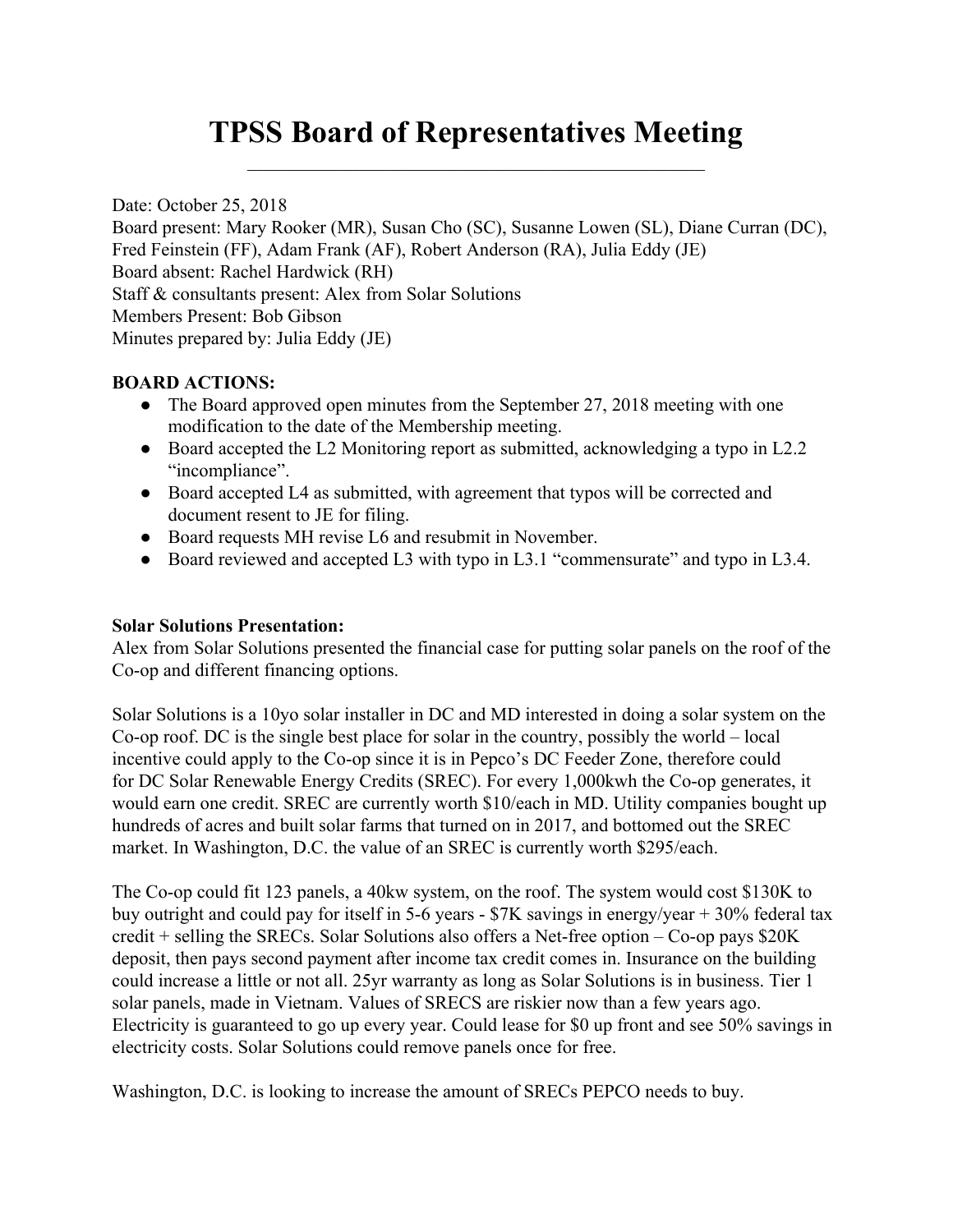Federal Credit drops down to 25% in 2019, and drops 5% every year after.

Alex will follow up with MH after he has confirmation that the Co-op is in Pepco's DC Cross Border Feeder Map.

MH will work with the Turner family and Alex to present a proposal to the board if applicable.

## **Approval of the Minutes:**

Board approved the September Open minutes with one modification to the date of Membership Meeting.

## **Open Member Forum:**

Member and Board Candidate Bob Gibson was present as an observer.

## **L2 Monitoring Report:**

MH presented L2 Staff Treatment Monitoring Report. L2.1 was revised as requested by the Board. Board accepted the L2 Monitoring report as submitted, acknowledging a typo in L2.2 "incompliance".

Policy Committee will continue to review the Policy Register in the evolving context of the union and collective bargaining unit.

## **L4 Quarterly Financial report**

Board accepted L4 as submitted, with agreement that typos will be corrected and document resent to JE for filing.

## **L6 Monitoring Report- Asset Protection**

Board discussed L6 and identified several questions and changes. Board requests MH revise L6 and resubmit in November.

MH will check with Martha and the new IT person about PCI compliance. Chip readers came in recently, so may be PCI compliant now.

L6.2 should be modified to include "all" risks, not just insurable risks.

L6.3 what if a buyer wants to give his/her friend some business– Board recommends a Vendor Disclosure process.

L6.5 Board wants to see written procedure for reporting.

L6.6 need procedures to limit "all" types of theft, not just after hours. Perhaps add something about security cameras.

L6.8 Board hopes to see more here with the addition of new IT person – passwords, encryption, server backups off site.

L6.9 what is the archiving trail if data is deleted and do backups get overwritten?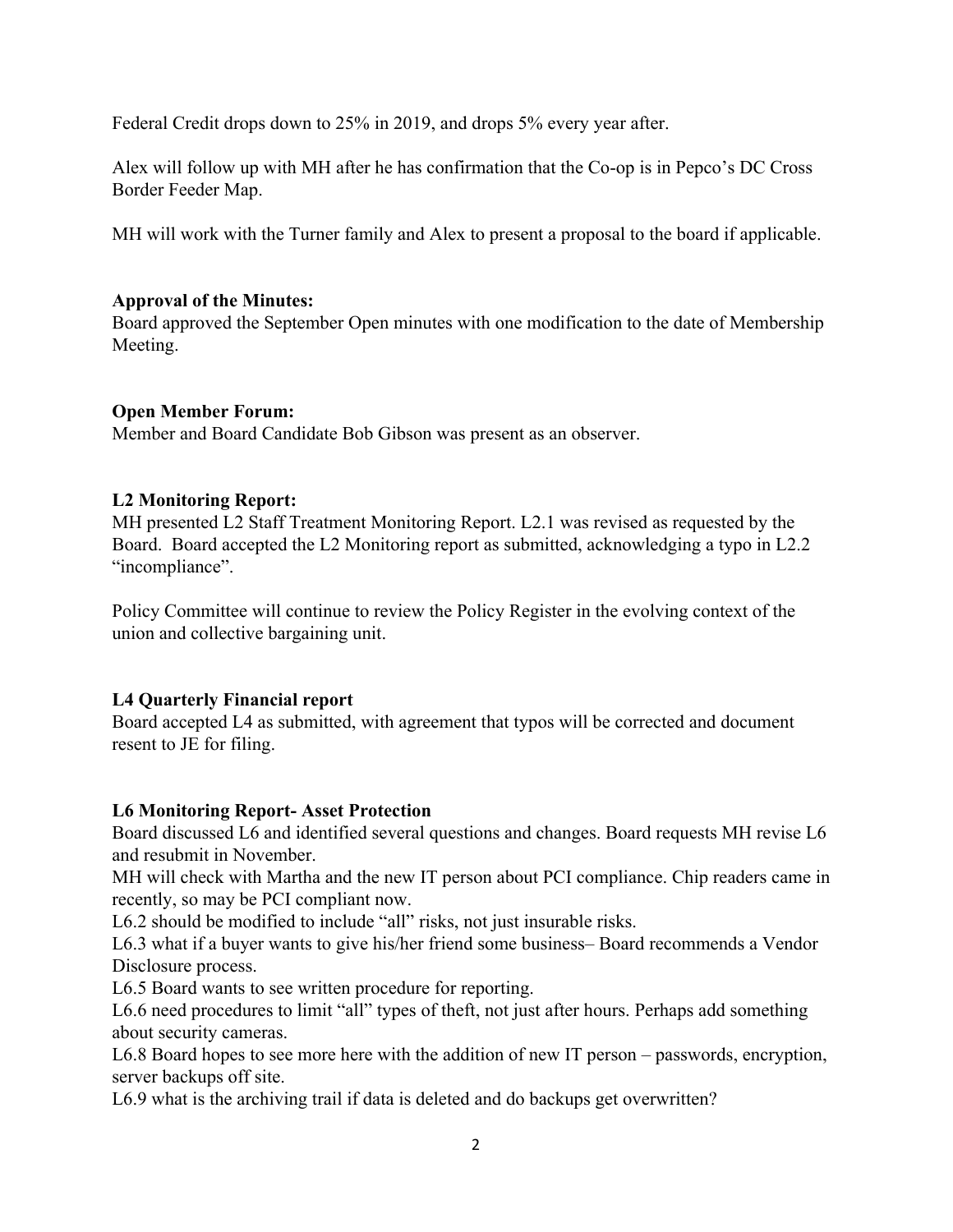PCI compliance might fall under liability instead of under data security.

### **L3 Monitoring Report – GM Compensation and Benefits**

Board reviewed and accepted L3 with typo in L3.1 "commensurate" and typo in L3.4. Personnel committee will make sure GM contract is signed. Policy Committee should add retirement plan in addition to pension under L3.4.

#### **GM Report:**

MH provided a summary of the GM report – new IT person starting soon; MH wants to do more with the parking lot and looking for ideas. A new bulletin board in store and the new website should help with outreach to members to solicit ideas. MH delivered letters to all the Junction businesses inviting anyone to use the free parking in the city lot and suggesting a Junction business listserv.

#### **Committee Updates:**

Board Elections are going on now. MH will send a membership list and report of online votes once voting is complete. SL, FF, and AF will count the votes 11/28 4pm in the coop basement.

DC requests everyone take a look at the new website and make sure everything is up and working, especially the voting and forms.

Membership meeting 10/21 was great.

Next meetings: Thursday 11/29 (5<sup>th</sup> Thurs) & Thursday 12/20 (3<sup>rd</sup> Thurs)

*Meeting adjourned at 8:45pm.*

*Committee Assignments:* Audit and Finance Committee: AF (Chair); RA, SL, JE Policy Committee: SC (Chair); AF, DC Membership and Community Affairs Committee: FF (Chair); MR, DC GM Search Committee: AF (Chair), MR, SL Nominations Committee: RH (Chair); AF, FF Personnel Committee: RH, RA, MR Mediation Committee: RA, FF, SC, RH, DC Governance Reflection Committee: MR, FF, SL, AF